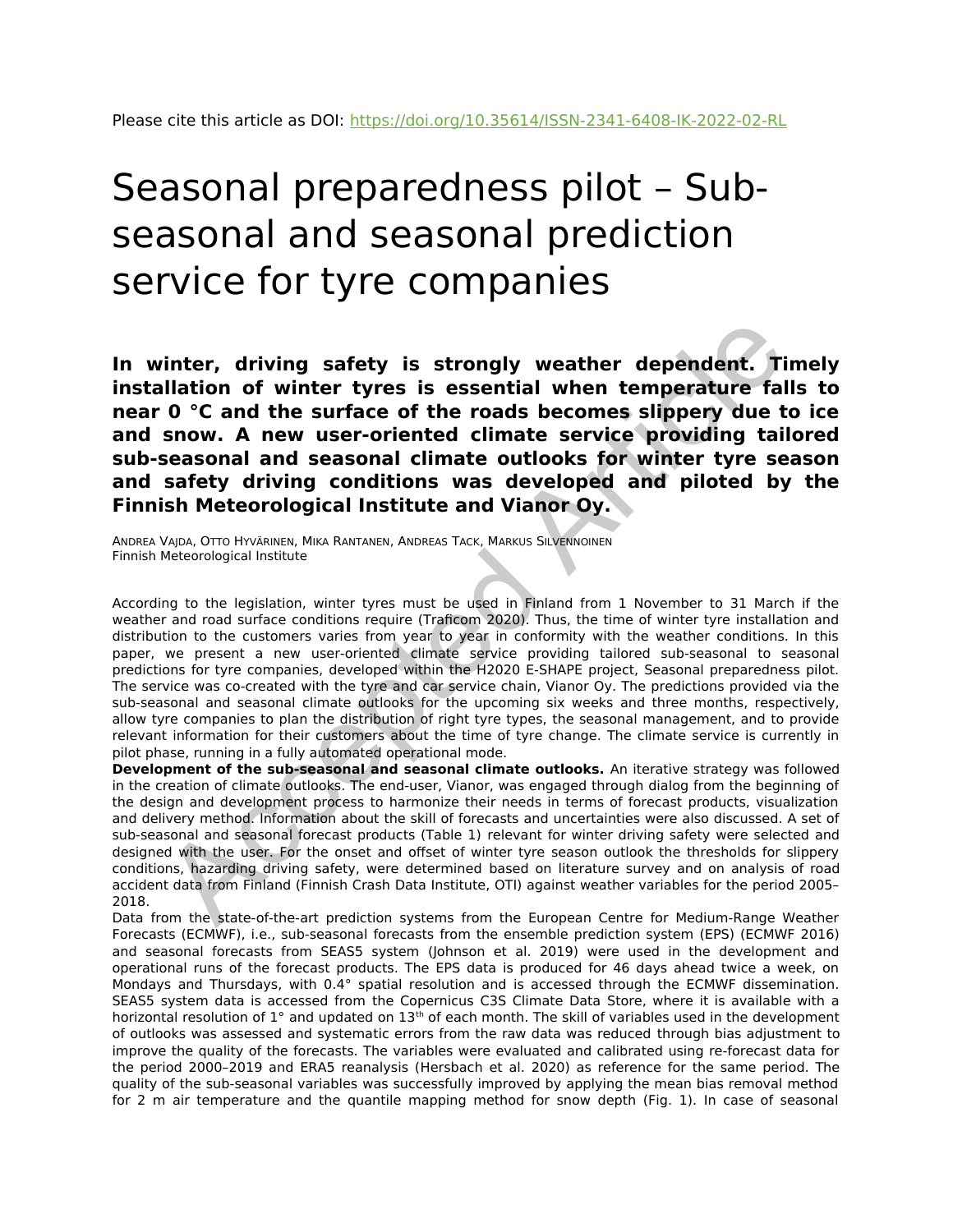Please cite this article as DOI: https://doi.org/10.35614/ISSN-2341-6408-IK-2022-02-RL

forecasts, the biases of 2 m air temperature and snow depth variables were reduced by ensemble model output statistics (EMOS) (Gneiting et al. 2005). All the variables were bias adjusted by the first pilot season (winter 2020–2021) except the sub-seasonal snow depth, which was adjusted by the start of the pilot season 2021–2022. After the post-processing of the input variables, the outlooks were computed. The winter tyre season, probability of snow cover and freezing temperature outlooks describe the likelihood of expected climate conditions through probability forecast, while the snow depth outlook predicts the absolute value of snow accumulation.

**Production of sub-seasonal outlooks.** The newly developed sub-seasonal outlooks are produced in operational runs on the FMI servers using the improved version of the operational service prototype developed in the CLIPS project (Ervasti et al. 2018) to produce sub-seasonal climate outlooks (clips.fmi.fi). The production run begins after the new forecast is disseminated to FMI. The variables extracted from the dissemination stream are post-processed and the climate outlooks are generated. The output data is visualized through weekly maps presenting the predicted weather conditions for each forecast product and disseminated to the users through an online user interface, the Ilmanet service platform (ilmanet.fi). The users can access the service using credentials. A user-friendly, easily understandable and interpretable format and easily accessible system were the main aspects when implementing the outlooks and the service. Each outlook consists of (1) an informational page including a short description of the forecast product and its definitions, information on the computation of the product and advice on how to interpret the forecast; (2) six static weekly maps presenting the predicted weather conditions either through probabilities or absolute values, and (3) animated version of the weekly maps (Fig. 2). The sub-seasonal outlooks are updated twice a week, on Tuesday and Friday. In September 2020, the first version of the service was set up and the winter tyre season outlook was released; the other outlooks were added in December 2020. each the CLIPS project (Ervastie tal. 2018) to produce sub-seasonal climate outlooks (clips)<br>and minimize the mean or post-processed and the climate outlooks are generated. The within<br>the variables extracted and the sub-sp

**Production of seasonal climate outlooks.** The seasonal climate outlooks are produced on WEkEO, a Copernicus DIAS services as soon as the updated seasonal forecast products from C3S CDS are shared on WEkEO. The forecast products are visualized through maps that are disseminated to the users through the seasonal.fmi.fi web-portal. The outlooks are updated on the  $13<sup>th</sup>$  of each month. The production of seasonal climate outlooks was deployed in January 2021.

The first pilot season was run during winter 2020–2021, followed by a second pilot season during winter 2021–2022. After the first test season a preliminary qualitative evaluation of the forecast products was performed. Since the service wasn't included yet to the workflow of the user during the first pilot season, their feedback on the forecast products will be received after the second pilot season. Based on the user's feedback and the results of qualitative evaluation of the forecast products, the outlooks will be further improved to assure their usability.

This new climate service showcases the applicability of sub-seasonal and seasonal predictions tailored to support decision taking in transportation sector, allowing end-users to increase their preparedness and resilience to inter-annual climate variability.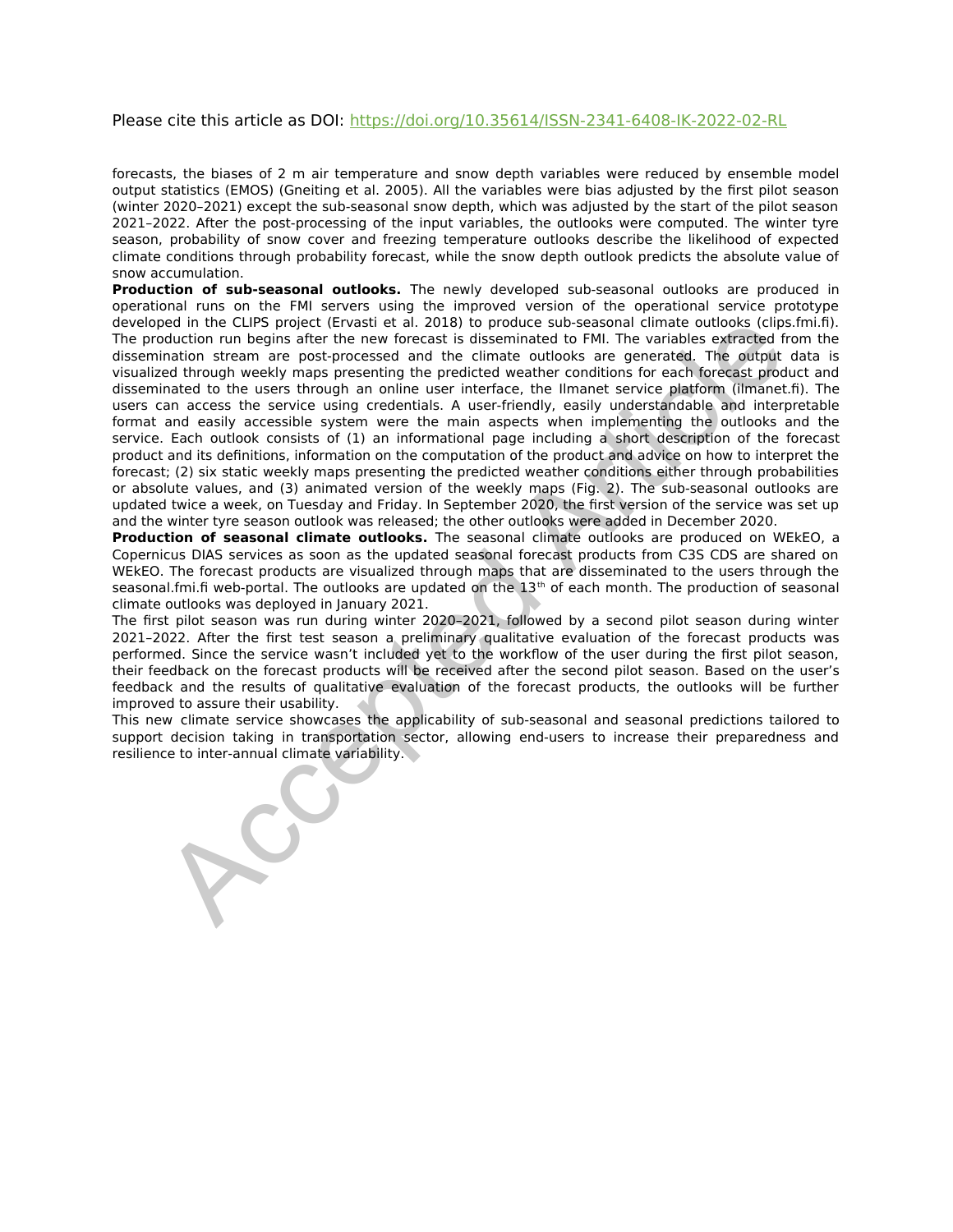Please cite this article as DOI: https://doi.org/10.35614/ISSN-2341-6408-IK-2022-02-RL

## Figure(s)

#### **TABLE 1. The climate outlooks co-designed and developed including the definitions and variables used.**

| <b>Time-scale</b>              | <b>Climate outlooks</b>                                                             | Weather<br>conditions                                                                                | <b>Variables used in</b><br>the product | <b>Methodology and</b><br>threshold applied |
|--------------------------------|-------------------------------------------------------------------------------------|------------------------------------------------------------------------------------------------------|-----------------------------------------|---------------------------------------------|
|                                |                                                                                     | described                                                                                            | development                             |                                             |
| Sub-seasonal<br>outlook        | Winter tyre season                                                                  | <b>Weekly probability</b><br>of slippery road<br>conditions during<br>the forecast week<br>in autumn | 2 m air<br>temperature                  | $Tmin < 0 °C$ for 2<br>consecutive nights   |
|                                |                                                                                     | Weekly probability<br>of non-slippery<br>road conditions<br>during the forecast<br>week in spring    | 2 m air<br>temperature                  | Tmin $> 0 °C$ for 7<br>consecutive days     |
|                                | Probability of snow<br>cover                                                        | Weekly probability<br>of snow cover on<br>the ground                                                 | Snow depth, snow<br>density             | Snow depth $\geq 1$ cm                      |
|                                | Snow depth                                                                          | Weekly average<br>snow depth                                                                         | Snow depth, snow<br>density             | Weekly average<br>snow depth                |
|                                | Probability of<br>freezing<br>temperature                                           | Weekly probability<br>of freezing<br>temperature                                                     | 2 m air<br>temperature                  | Tmean $< 0$ °C                              |
| Seasonal climate<br>outlook    | Probability of snow<br>cover                                                        | Monthly probability<br>of snow cover on<br>the ground                                                | SEAS5 snow depth,<br>snow density       | Snow depth $\geq 1$ cm                      |
|                                | Probability of<br>freezing<br>temperature.                                          | Monthly probability<br>of freezing<br>temperature                                                    | SEAS5 2 m air<br>temperature            | Tmean $< 0$ °C                              |
| Helsinki<br>of snow depth (cm) | $25 -$<br>f snow depth (cm)<br>15<br>$\begin{bmatrix} 20 \\ 1 \end{bmatrix}$<br>ية. | Jyväskylä                                                                                            |                                         |                                             |



**FIG 1: Root mean square error calculated for sub-seasonal raw model, bias adjusted snow depth and observed snow climatology (2000–2019) for two locations.**